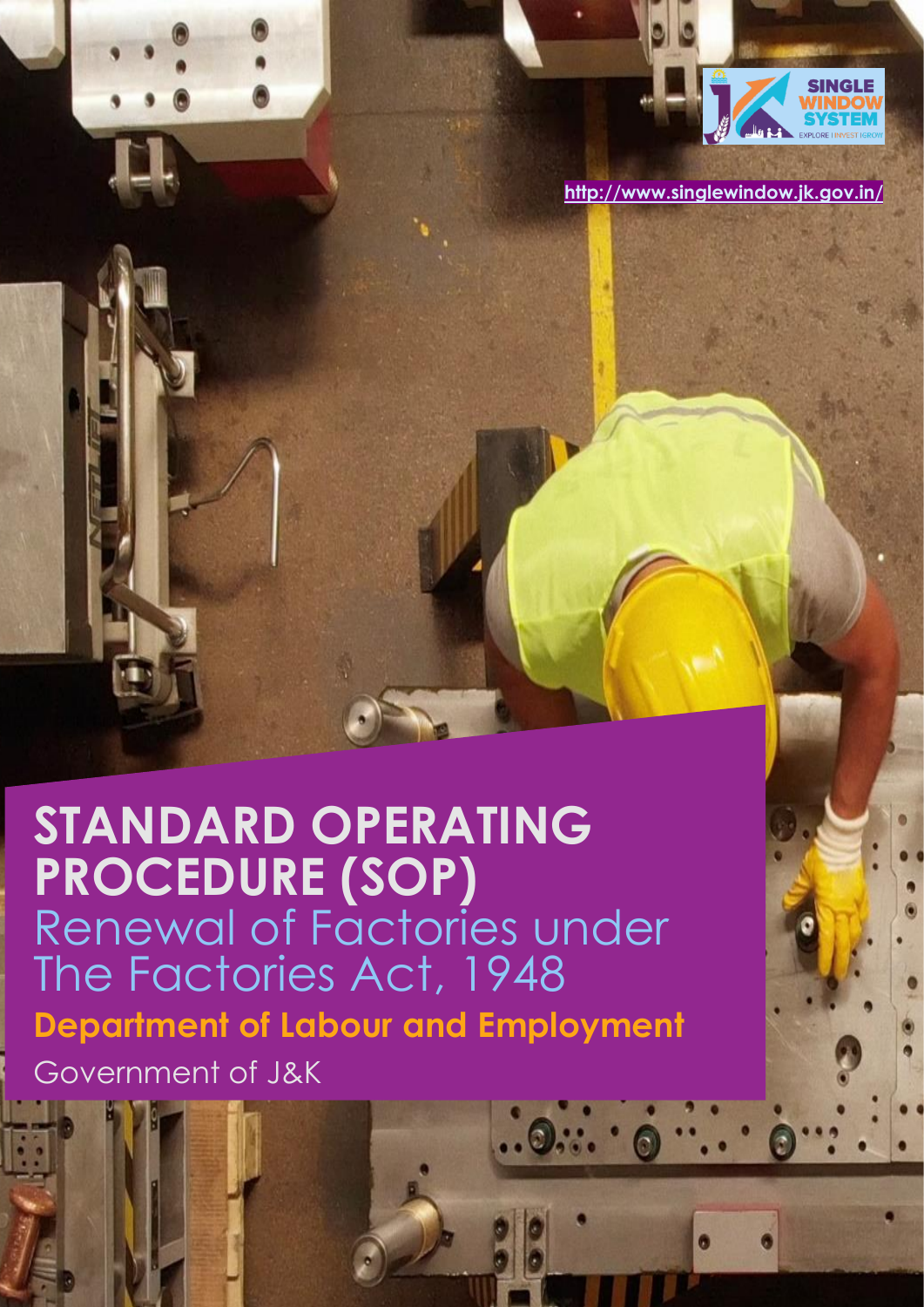

# **Name of Service**

Renewal of Factories under The Factories Act, 1948.

## **Name of Department**

Department of Labour and Employment, GoJK.

# **Policy/Government Order**

The Factories Act, 1948.

#### **Documents Checklist**

| #              | <b>Document name</b>                                                                                                                                                                                                                    | <b>Type</b> | <b>Mandatory</b> |
|----------------|-----------------------------------------------------------------------------------------------------------------------------------------------------------------------------------------------------------------------------------------|-------------|------------------|
|                | Certificate of consent to establish/operate from J&K<br><b>State Pollution Control Board</b>                                                                                                                                            | <b>PDF</b>  | Yes              |
| $\overline{2}$ | NOC/License from the concerned department/<br>authority in case of sawmills, peeling of wood logs<br>factories, explosive factory, arms and ammunition<br>factory, drug and pharmaceuticals factory, brick kilns<br>and stone crushers. | Pdf         | Yes              |
| 3              | Authorization letter of manager from the occupier.                                                                                                                                                                                      | <b>PDF</b>  | Yes              |
| 4              | Copy of power sanction certificate from Power<br>Development Department.                                                                                                                                                                | <b>PDF</b>  | Yes              |
| 5              | Copy of safety certificate in duplicate indicating the<br>safety measures adopted in the factory.                                                                                                                                       | <b>PDF</b>  | Yes              |
| 6              | Passport size photograph of the Manager or<br>Occupier.                                                                                                                                                                                 | <b>JPEG</b> | Yes              |
| 7.             | ID proof of the applicant (Aadhaar Card/Ration<br>card/Driving License).                                                                                                                                                                | PDF/JPEG    | Yes              |
| 8              | Previous Registration Certificate                                                                                                                                                                                                       | <b>PDF</b>  | Yes              |
| 9              | Any Other supporting documents, if any                                                                                                                                                                                                  | <b>PDF</b>  | <b>No</b>        |

#### **Fees**

| <b>Schedule A</b>                          |                                                                  |     |     |      |      |      |      |
|--------------------------------------------|------------------------------------------------------------------|-----|-----|------|------|------|------|
| <b>Quantity of H.P</b><br><b>installed</b> | Minimum number of workers employed on any day<br>during the year |     |     |      |      |      |      |
|                                            | 20                                                               | 50  | 100 | 250  | 500  | 750  | 1000 |
| <b>Nil</b>                                 | 200                                                              | 380 | 680 | 1580 | 3080 | 4580 | 6080 |
| 10                                         | 250                                                              | 430 | 730 | 1630 | 3130 | 4630 | 6130 |

**J&K Single Window: Happy Interface www.singlewindow.jk.gov.in**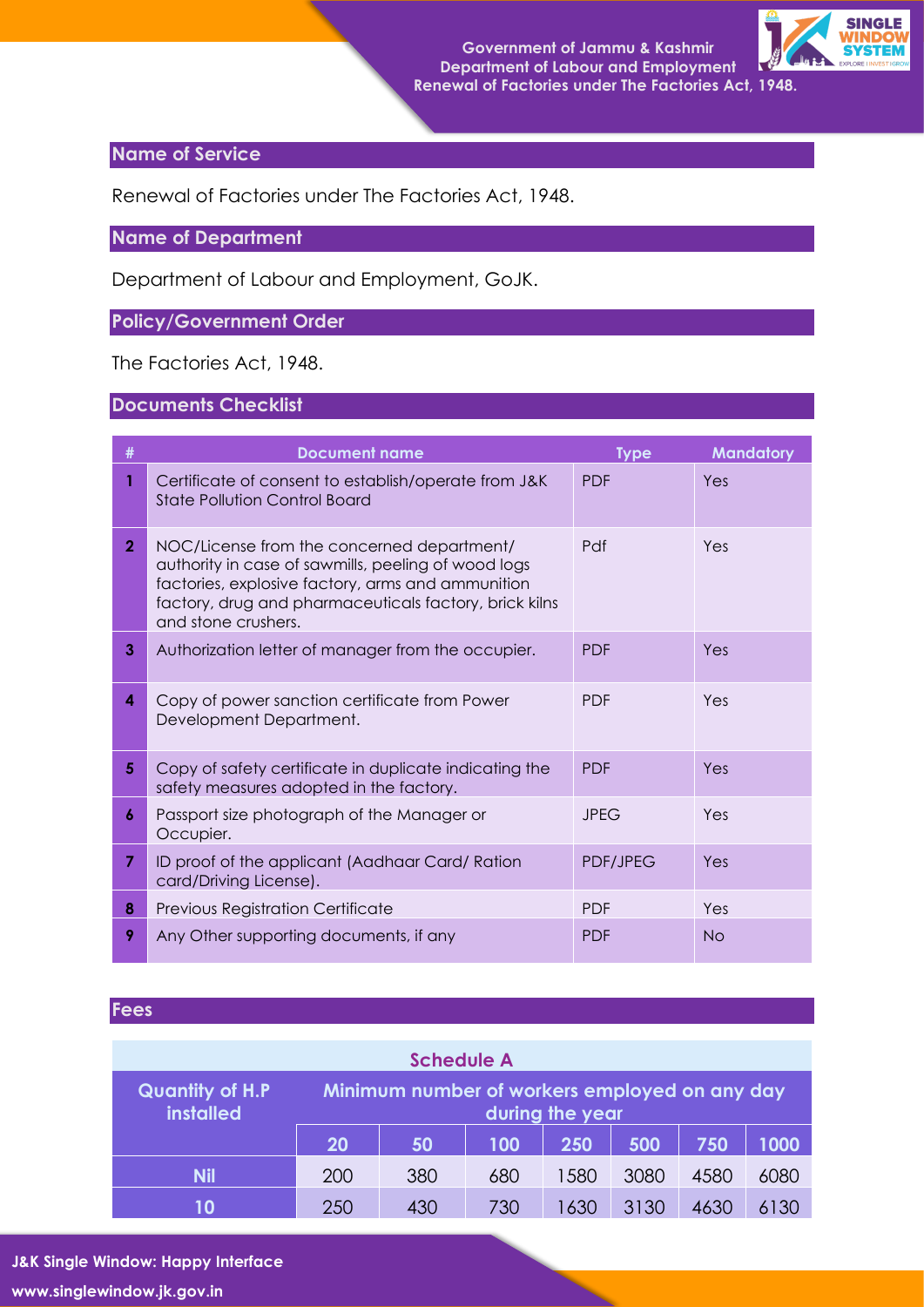

| <b>Schedule A</b>                          |                                                                  |       |       |                          |           |                  |                          |
|--------------------------------------------|------------------------------------------------------------------|-------|-------|--------------------------|-----------|------------------|--------------------------|
| <b>Quantity of H.P</b><br><b>installed</b> | Minimum number of workers employed on any day<br>during the year |       |       |                          |           |                  |                          |
|                                            | 20                                                               | 50    | 100   | 250                      | 500       | 750              | 1000                     |
| 50                                         | 450                                                              | 630   | 930   | 1830                     | 3330      | 4830             | 6330                     |
| 100                                        | 700                                                              | 880   | 1180  | 2080                     | 3580      | 5080             | 6580                     |
| 250                                        | 1450                                                             | 1630  | 1930  | 2830                     | 4330      | 5830             | 7330                     |
| 500                                        | 2700                                                             | 2880  | 3180  | 4080                     | 5580      | 7080             | 8580                     |
| 1000                                       | 5200                                                             | 5380  | 5680  | 6580                     | 8080      | 9580             | 1108<br>$\left( \right)$ |
| 1500                                       | 7700                                                             | 7880  | 8180  | 9080                     | 1058<br>0 | 1208<br>$\Omega$ | 1358<br>$\left( \right)$ |
| <b>2000 &amp; Above</b>                    | 10200                                                            | 10380 | 10680 | 1158<br>$\left( \right)$ | 1308<br>0 | 1458<br>O        | 1608                     |

| <b>Schedule B (Electricity Generating, Transforming &amp; Transmitting Factories)</b> |                                                                         |                    |  |  |
|---------------------------------------------------------------------------------------|-------------------------------------------------------------------------|--------------------|--|--|
| #                                                                                     | <b>Total Installed Capacity of the Generating</b><br><b>Plant in KW</b> | <b>Fee Payable</b> |  |  |
| 1.                                                                                    | 50 KW or Hrs                                                            | 25                 |  |  |
| 2.                                                                                    | Over 50 KW not over 100 KW                                              | 50                 |  |  |
| 3.                                                                                    | Over 100 KW not over 150 KW                                             | 75                 |  |  |
| 4.                                                                                    | Over 150 KW not over 300 KW                                             | 100                |  |  |
| 5.                                                                                    | Over 300 KW not over 700 KW                                             | 150                |  |  |
| 6.                                                                                    | Over 700 KW not over 1000 KW                                            | 225                |  |  |
| 7.                                                                                    | Over 1000 KW not over 5000 KW                                           | 450                |  |  |
| 8.                                                                                    | Over 5000 KW not over 10000 KW                                          | 750                |  |  |
| 9.                                                                                    | Over 10000 KW not over 50000 KW                                         | 1250               |  |  |
| 10.                                                                                   | Over 50000 KW not over 60000 KW                                         | 1500               |  |  |
| 11.                                                                                   | Over 60000 KW not over 80000 KW                                         | 1750               |  |  |
| 12.                                                                                   | Over 80000 KW not over 100000 KW                                        | 2000               |  |  |
| 13.                                                                                   | Over 100000 KW not over 150000 KW                                       | 2500               |  |  |
| 14.                                                                                   | Over 150000 KW not over 200000 KW                                       | 3000               |  |  |
| 15.                                                                                   | Over 200000 KW not over 300000 KW                                       | 3500               |  |  |
| 16.                                                                                   | All Over 300000 KW (Without Limit)                                      | 4000               |  |  |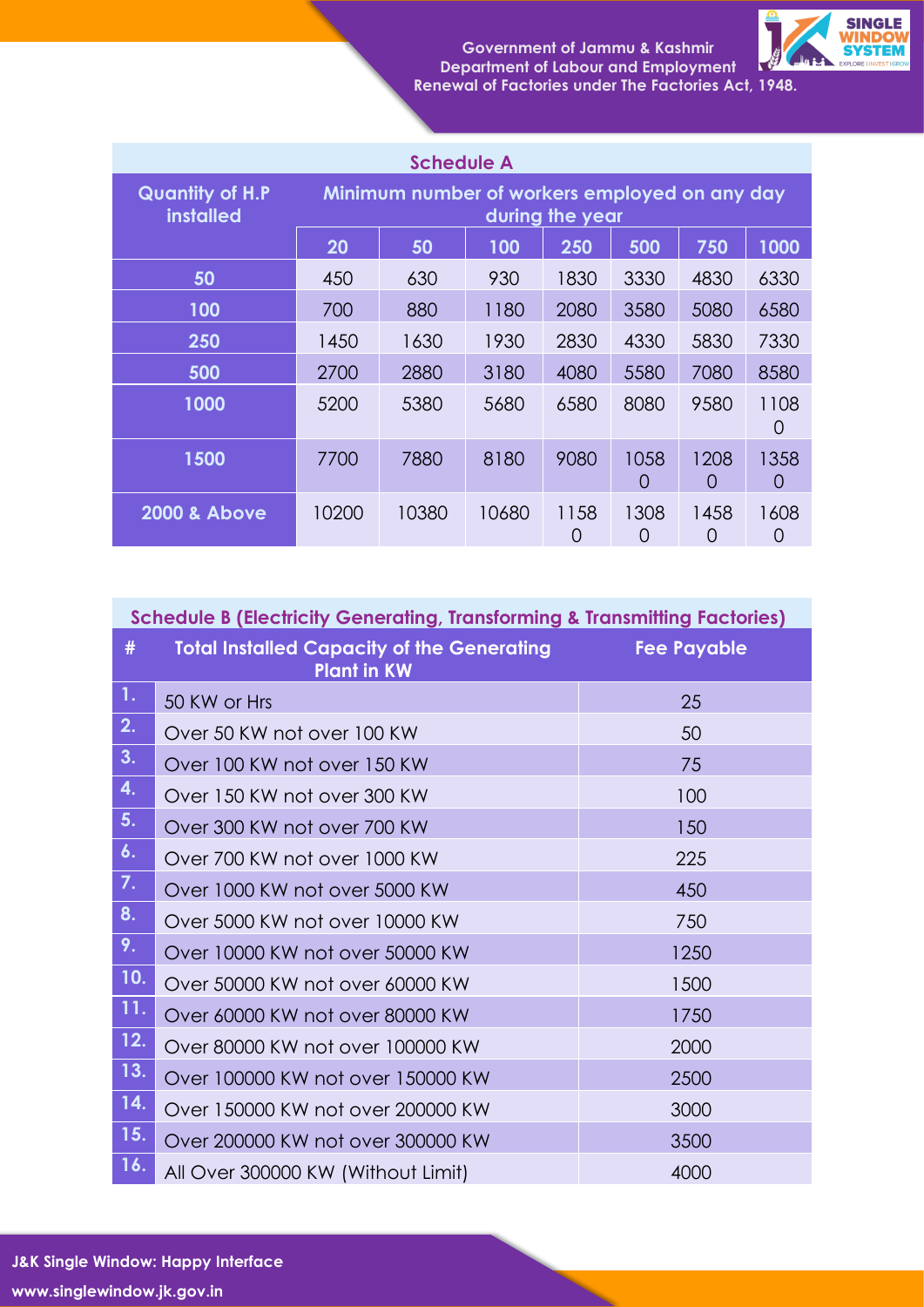

## **Process Flow: Renewal of Factories under The Factories Act, 1948**



# **Procedure for the application for Renewal of Factories under The Factories Act, 1948**

- I. Applicant registers himself/herself on single window system [http://www.singlewindow.jk.gov.in.](http://www.singlewindow.jk.gov.in./) If, already registered on the portal then login with the registered user id and password
- II. Applicants get the registration information on registered email id and registered mobile number.
- III. Your first step is to create a Project (a Project can be your new or existing Business/Industry).
- IV. Once a Project is created, you can fill the Common Application Form for the Project where all the common details required for the project are filled.
- V. Once CAF Id is created, from all the available Forms, click on the Form/Registration you want to apply for.
- VI. Before filling the forms, you will be given instructions about the documents required to submit along with the form. You need to upload these documents before filling the form.
- VII. Now you can apply for Application for Renewal of Factory licence.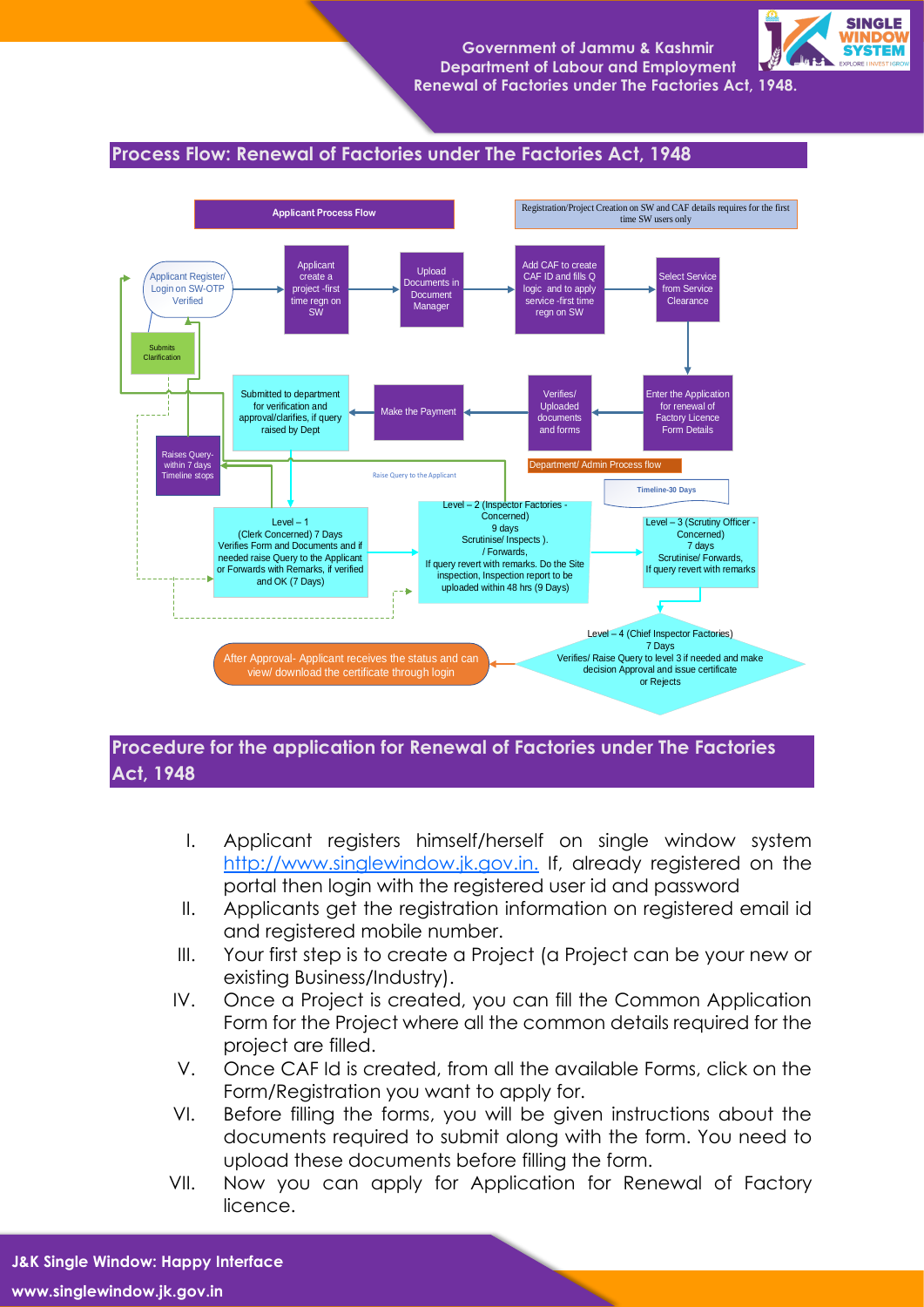

- VIII. Make payment of necessary application processing fees online using your debit card/ credit card/ net banking facility
	- IX. Filled application form will be submitted to Concerned Clerk
	- X. After online receipt of application form for issuance of Factory licence with all the necessary documents mentioned above the Concerned Clerk shall scrutinize the application along with uploaded documents
- XI. In case of deficiency Clerk shall report the deficiency to the applicant within 7 working days.
- XII. If there is no deficiency the Clerk shall recommend the application to Inspector Factories having jurisdiction of the area, who is turn will conduct the Physical inspection of the Site and submit the inspection report within 9 working days to Scrutiny officer.
- XIII. Scrutiny officer (Clerk) will scrutinize the application and in case of deficiency Clerk shall report the deficiency to the inspector within 7 working days.
- XIV. If there is no deficiency the Clerk shall recommend the application to Chief Inspector Factories if satisfied shall issue or reject the same within 7 working days

| #   | <b>Section</b>                   | <b>Caption Name</b>                                                    | <b>Type of Field</b> | <b>Mandatory</b><br>(Yes/No) |
|-----|----------------------------------|------------------------------------------------------------------------|----------------------|------------------------------|
| 1.  | Renew<br>Factory                 | <b>Enter Old Existing Registration /</b><br>Approval Certificate File* | Dropdown             | Yes                          |
| 2.  | License                          | <b>Previous Registration Number</b>                                    | Alpha/Numeric        | Yes                          |
| 3.  |                                  | <b>Annual Return Filled</b>                                            | Alpha/Numeric        | Yes                          |
| 4.  |                                  | Full name of the factory                                               | Alpha/numeric        | Yes                          |
| 5.  | Factory<br><b>Details</b>        | <b>Previous Registration Number</b>                                    | Alpha/numeric        | Yes                          |
| 6.  | <b>Full Postal</b><br>Address of | <b>Address</b>                                                         | Alpha/numeric        | Yes                          |
| 7.  |                                  | City                                                                   | Alpha                | Yes                          |
| 8.  | the Factory                      | <b>District</b>                                                        | Alpha/Dropdown       | Yes                          |
| 9.  |                                  | Circle*                                                                | Alpha/numeric        | Yes                          |
| 10. |                                  | Pincode: *                                                             | Numeric              | Yes                          |
| 11. | Location of                      | Province                                                               | Alpha/numeric        | Yes                          |
| 12. | the factory                      | <b>District</b>                                                        | Alpha/Dropdown       | Yes                          |
| 13. |                                  | <b>Town or Village</b>                                                 | Alpha/numeric        | Yes                          |
| 14. |                                  | <b>Nearest Railway Station</b>                                         | Alpha/numeric        | Yes                          |
| 15. |                                  | Nearest Steamer Ghat, if any                                           | Alpha/numeric        | Yes                          |
| 16. | Postal                           | <b>Address 1</b>                                                       | Alpha/numeric        | Yes                          |
| 17. | address for                      | <b>Address 2</b>                                                       | Alpha/numeric        | Yes                          |

## XV. The certificate can be downloaded from the applicant login.

# **J&K Single Window: Happy Interface www.singlewindow.jk.gov.in**

**Form Fields:**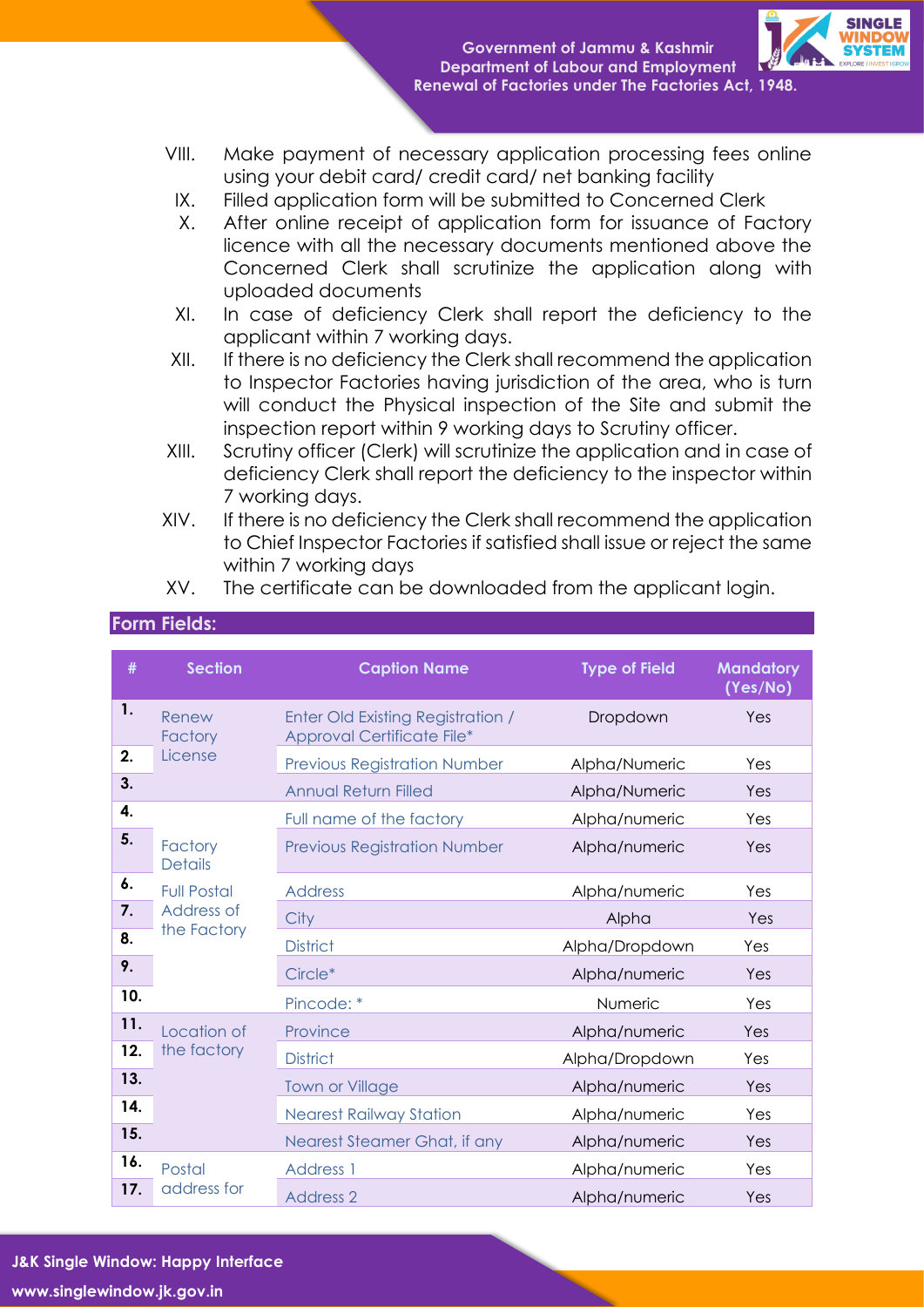

| 18. | communicati               | City                                                                                         | Alpha                           | Yes |
|-----|---------------------------|----------------------------------------------------------------------------------------------|---------------------------------|-----|
| 19. | on                        | <b>District</b>                                                                              | Alpha/Dropdown                  | Yes |
| 20. |                           | Pincode                                                                                      | Numeric                         | Yes |
| 21. | <b>Activity</b>           | Nature of Activity                                                                           | Dropdown                        | Yes |
| 22. | Nature of<br>manufacturin |                                                                                              |                                 |     |
| 23. | g processes               | Manufacturing process carried on<br>in the factory in the last twelve<br>months              | Alpha/Numeric                   | Yes |
| 24. |                           | Manufacturing process to be<br>carried on in the factory during<br>the next twelve months    | Alpha/Numeric                   |     |
| 25. |                           | Names and value of principal<br>products to be manufactured<br>during the next 12 months     | <b>Upload Option</b>            | Yes |
| 26. | Nature of<br>Power        |                                                                                              |                                 |     |
| 27. | Generation                | Power generation process carried<br>on in the factory in the last twelve<br>months           | Alpha/Numeric                   | Yes |
| 28. |                           | Power generation process to be<br>carried on in the factory during<br>the next twelve months | Alpha/Numeric                   | Yes |
| 29. | Workers<br>employed       | Maximum number of workers<br>proposed to be employed during<br>the year                      | Numeric                         | Yes |
| 30. |                           | Maximum number of workers<br>employed during the last twelve<br>months on any day            | Numeric                         | Yes |
| 31. |                           | Number of workers ordinarily<br>employed in the Factory                                      | Numeric                         | Yes |
| 32. | Power                     |                                                                                              |                                 |     |
| 33. | installed                 | <b>Total rated horsepower (installed</b><br>or to be installed)                              | Alpha/Numeric/U<br>pload Option | Yes |
| 34. |                           | Maximum amount of power (H.P.)<br>Proposed to be used*                                       | Alpha/numeric                   | Yes |
| 35. | Power<br>generated        |                                                                                              |                                 |     |
| 36. |                           | <b>Total Installed Capacity of the</b><br><b>Generating Plant in KW</b>                      | Alpha/numeric                   | Yes |
| 37. |                           | Full name of the person                                                                      | Alpha                           | Yes |
| 38. |                           | <b>Address</b>                                                                               | Alpha/Numeric                   |     |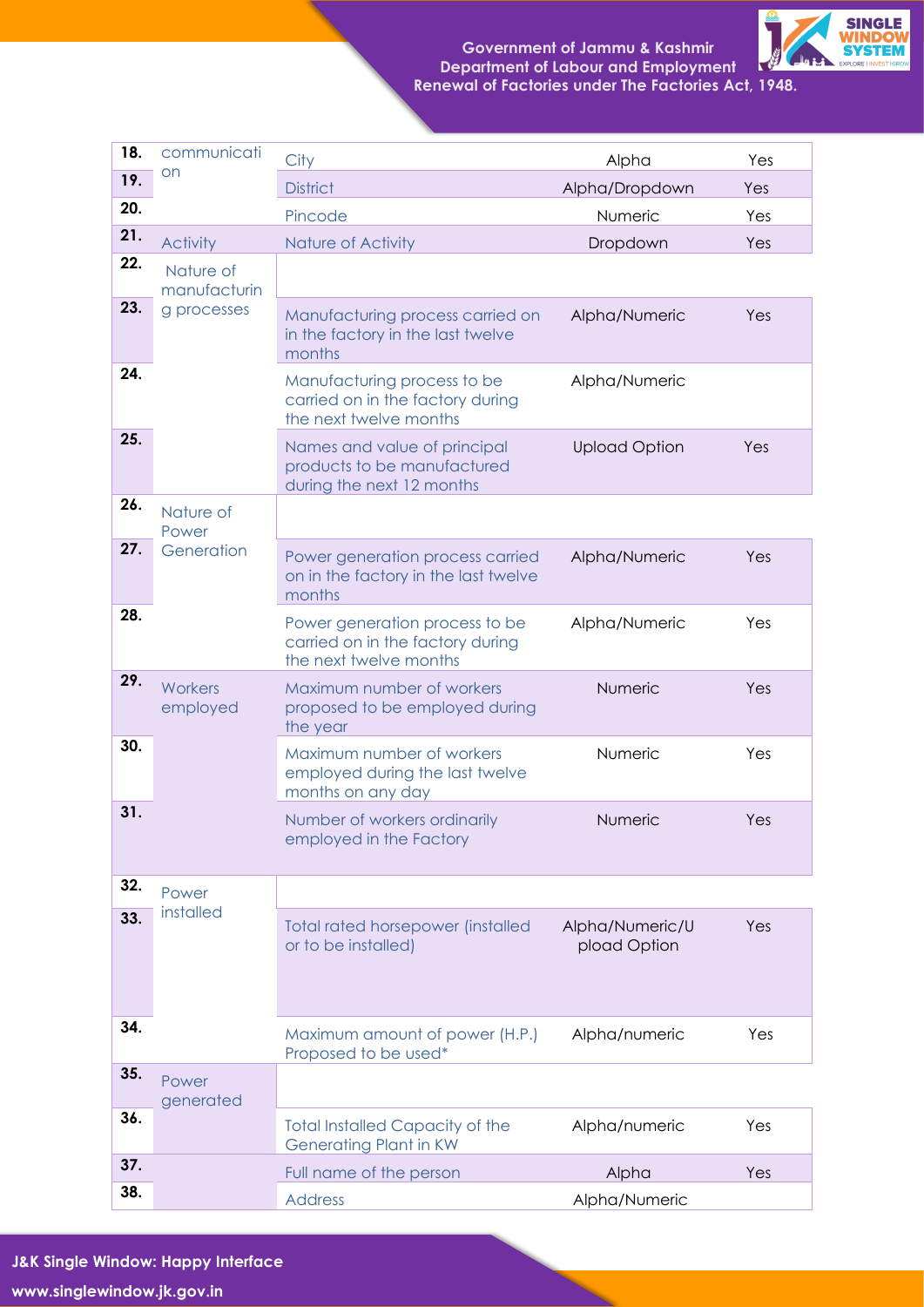

| 39. | Particulars of              | City                                                                                                                                                                                  | Alpha         | Yes |
|-----|-----------------------------|---------------------------------------------------------------------------------------------------------------------------------------------------------------------------------------|---------------|-----|
| 40. | the Factory<br>Manager      | <b>District</b>                                                                                                                                                                       | Dropdown      | Yes |
| 41. |                             | Pincode                                                                                                                                                                               | Numeric       | Yes |
| 42. |                             | <b>Contact Number</b>                                                                                                                                                                 | Numeric       | Yes |
| 43. | Particulars of              | <b>Full Name</b>                                                                                                                                                                      | Alpha         | Yes |
| 44. | Occupier                    | <b>Residential Address</b>                                                                                                                                                            | Alpha/Numeric | Yes |
| 45. | Particulars of              | Full name of the owner                                                                                                                                                                | Alpha         | Yes |
| 46. | owner of the<br>premises or | <b>Address</b>                                                                                                                                                                        | Alpha/Numeric | Yes |
| 47. | building                    | City                                                                                                                                                                                  | Alpha         | Yes |
| 48. |                             | <b>District</b>                                                                                                                                                                       | Dropdown      | Yes |
| 49. |                             | Pincode                                                                                                                                                                               | Numeric       | Yes |
| 50. | Land &<br><b>Building</b>   | In the case of a factory<br>constructed or extended after the<br>date of the commencement of<br>the Rules                                                                             | Select Unit   | Yes |
| 51. |                             | Reference number of approval of<br>the plans for site whether for old<br>or new building and or<br>construction of extension of<br>factory by the State<br>Government/Chief Inspector | Numeric/Alpha | Yes |
| 52. |                             | Date of approval of the plans for<br>site whether for old or new<br>building and or construction of<br>extension of factory by the State<br>Government/Chief Inspector                | Calendar      | Yes |
| 53. |                             | Reference number of approvals<br>of the arrangement if any made<br>for the disposal of trade waste<br>and effluent (NOC from JKPCB)                                                   | Numeric/Alpha | Yes |
| 54. |                             | Date of approval of the<br>arrangement if any made for the<br>disposal of trade waste and<br>effluent (NOC from JKPCB)                                                                | Calendar      | Yes |
| 55. |                             | Name of the authority granting<br>approval of the arrangement if<br>any made for the disposal of<br>trade waste and effluent (NOC<br>from JKPCB)                                      | Alpha         | Yes |
| 56. | Industry<br>Category        | Choose Category based on your<br>Industry                                                                                                                                             | Select Option | Yes |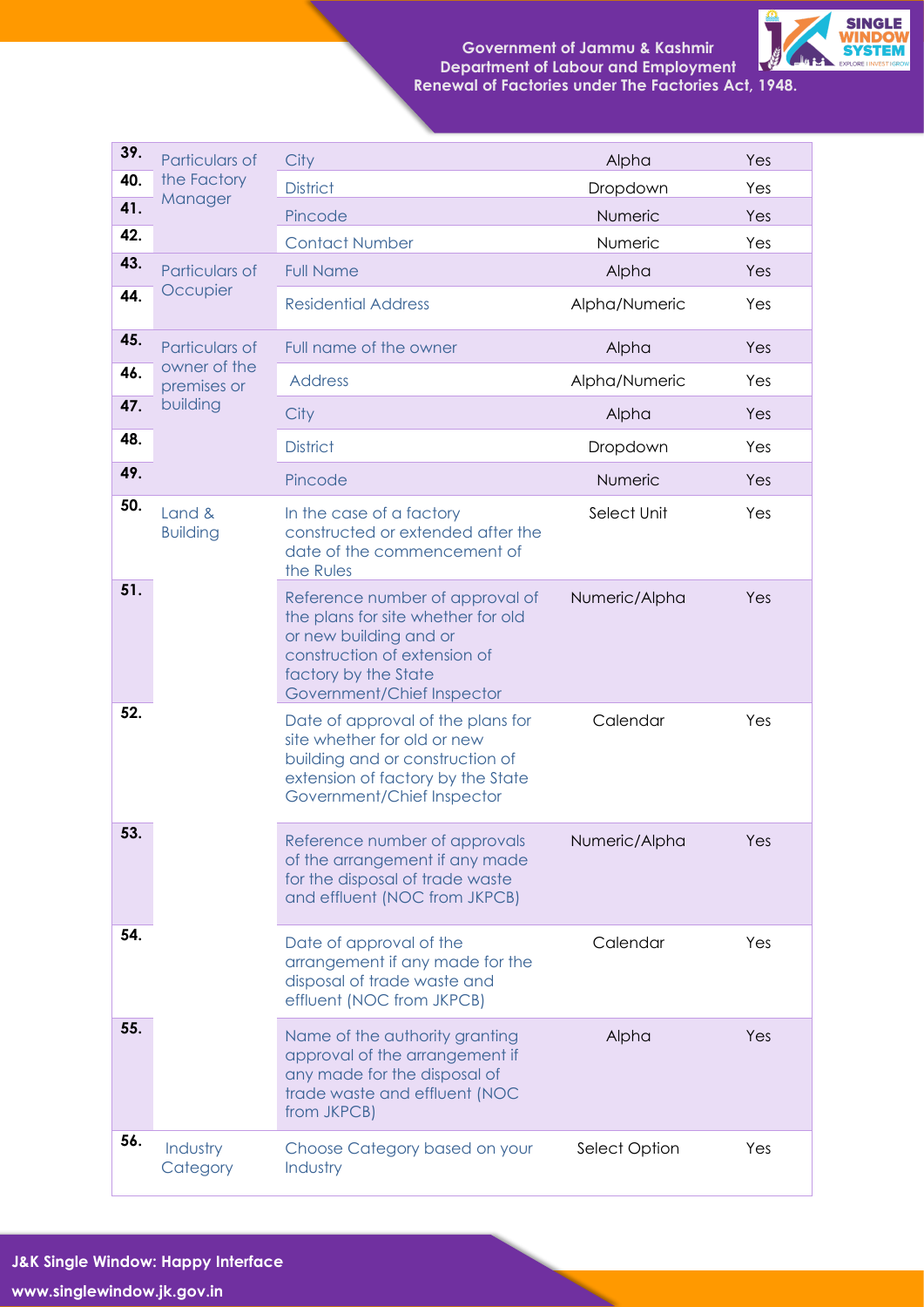

| 57. | Type of<br>Industry | Type of Industry                                                                                                                                                                                                                              | Select Option        | Yes       |
|-----|---------------------|-----------------------------------------------------------------------------------------------------------------------------------------------------------------------------------------------------------------------------------------------|----------------------|-----------|
| 58. | <b>Documents</b>    | Certificate of consent to<br>establish/operate from J&K State<br><b>Pollution Control Board</b>                                                                                                                                               | <b>Upload Option</b> | Yes       |
| 59. |                     | NOC/License from the concerned<br>department/authority in case of<br>saw mills, peeling of wood logs<br>factories, explosive factory, arms<br>and ammunition factory, drug<br>and pharmaceuticals factory,<br>brick kilns and stone crushers* | <b>Upload Option</b> | Yes       |
| 60. |                     | Authorization letter of manager<br>from the occupier                                                                                                                                                                                          | <b>Upload Option</b> | Yes       |
| 61. |                     | Copy of power sanction<br>certificate from Power<br><b>Development Department</b>                                                                                                                                                             | <b>Upload Option</b> | Yes       |
| 62. |                     | Copy of safety certificate in<br>duplicate indicating the safety<br>measures adopted in the factory                                                                                                                                           | <b>Upload Option</b> | Yes       |
| 63. |                     | Passport size photographs of the<br><b>Manager or Occupier</b>                                                                                                                                                                                | <b>Upload Option</b> | Yes       |
| 64. |                     | <b>Previous Registration Certificate</b>                                                                                                                                                                                                      |                      |           |
| 65. |                     | Other Supporting document, if<br>any                                                                                                                                                                                                          | <b>Upload Option</b> | <b>No</b> |

## **Do's and Don'ts**

#### **Do's**

- 1. Ensure that relevant document as mentioned in the Standard Operating Procedure is uploaded at appropriate place.
- 2. Reply at the earliest or in 7 days to the clarification raised by the Department Officer for the Application.
- 3. Raise grievances on Single Window, if Approval is not granted within specified timeline.
- 4. Download your Approval certificate/ License/Registration etc. from the portal only.

## **Don'ts**

- 1. There is no need to visit the Dept. for approval or any clarification.
- 2. Don't submit any physical hard copy of document to the Dept.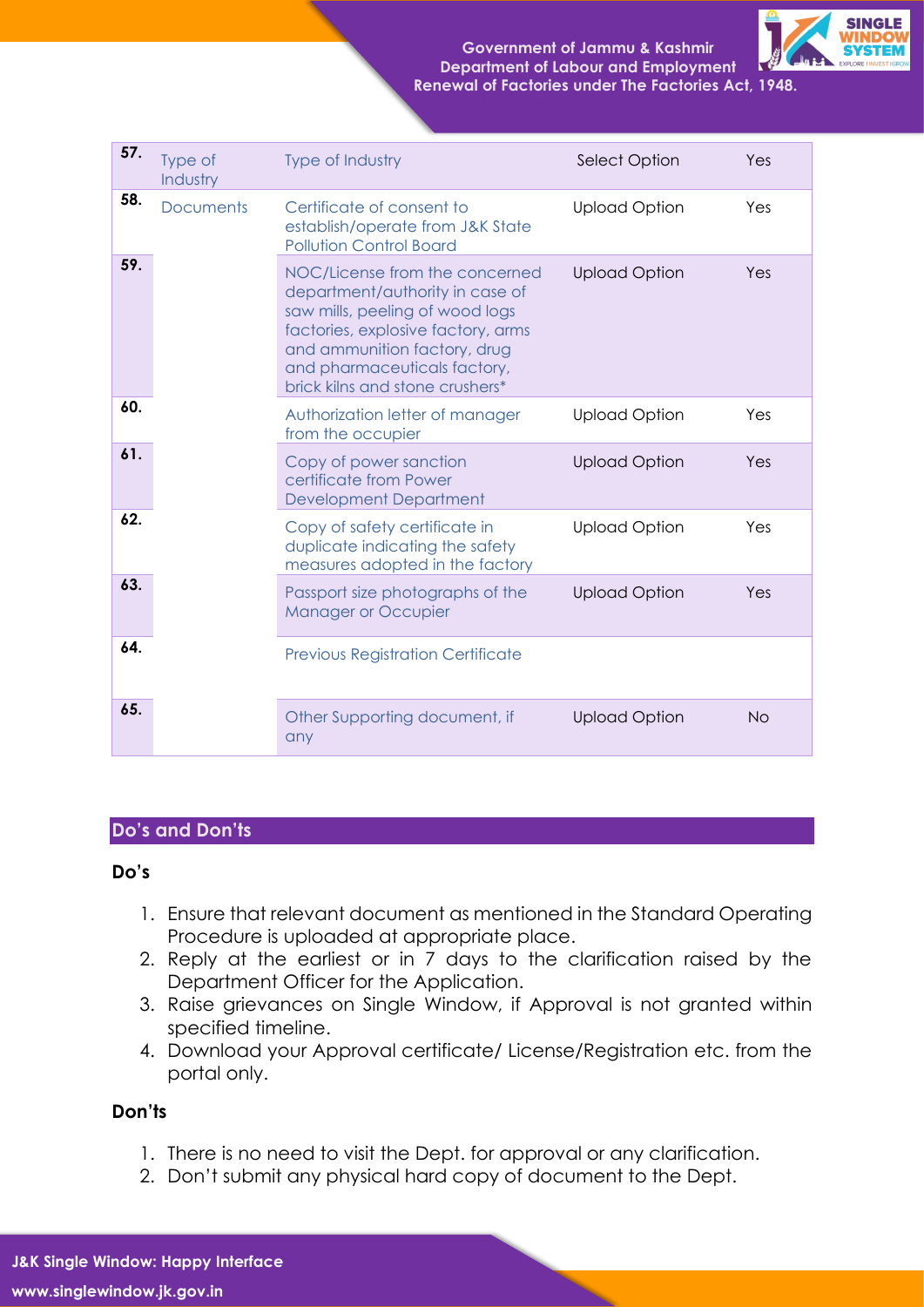

3. Don't upload irrelevant documents in the Application which is not mentioned in the Document Checklist

## **References:**

- 1. The Factories Act, 1948 ( [Factories\\_Act\\_1948.pdf \(labour.gov.in\)](https://labour.gov.in/sites/default/files/Factories_Act_1948.pdf))
- 2. PSGA General Administration Department, Jammu & Kashmir. ([showpdf.aspx \(jkgad.nic.in\)\)](https://jkgad.nic.in/common/showpdf.aspx?actCode=psu76)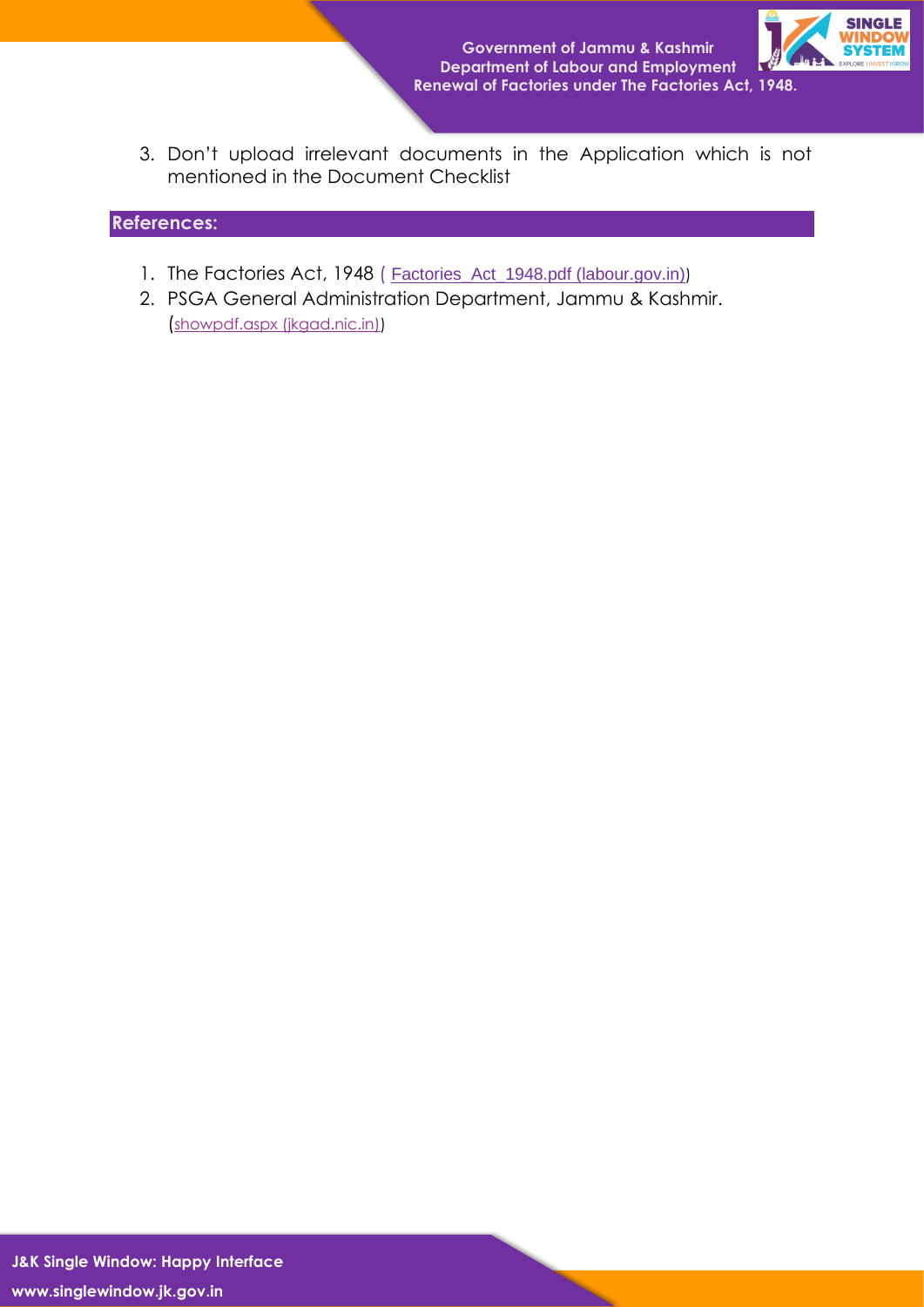

# **Appendix**

|     |         | Form 2&3 (Combined)<br>(See Rules 4 & 12)                                                                                     |                           |  |
|-----|---------|-------------------------------------------------------------------------------------------------------------------------------|---------------------------|--|
|     |         | Application for registration and grant or renewal of Licence for the year __________________________ and notice of occupation |                           |  |
|     |         | specified in sections 6&7 (to be submitted in triplicate)                                                                     |                           |  |
|     |         | 1. Full name of the factory with licence number if                                                                            |                           |  |
|     |         | already registered from before.                                                                                               |                           |  |
|     |         | 2. (a) Full postal address and situation of the                                                                               |                           |  |
|     | Factory | (b) Full address to which communication                                                                                       |                           |  |
|     |         | Relating to the factory should be sent.                                                                                       |                           |  |
|     |         |                                                                                                                               |                           |  |
|     |         | 3. (a) Carried on the factory during the last twelve<br>months in case of factories already in existence).                    |                           |  |
|     |         | (b) To be carried on in the factory during the next                                                                           |                           |  |
|     |         | twelve months (in case of all factories).                                                                                     |                           |  |
|     |         | 4. Names and value of principal products manufactured                                                                         |                           |  |
|     |         | During the last 12 months.                                                                                                    |                           |  |
|     |         | 5. (i) Maximum number of workers proposed to be                                                                               |                           |  |
|     |         | employed on any one day during the year.                                                                                      |                           |  |
|     |         | (ii) Maximum number of workers employed on<br>Any day during the last 12 months                                               |                           |  |
|     |         | (iii) Number of workers to be ordinarily employed in                                                                          |                           |  |
|     |         | the factory.                                                                                                                  |                           |  |
|     | 6. (i)  | Nature and total amount of power(H.P)installed                                                                                |                           |  |
|     |         | of proposed to be in employed.                                                                                                |                           |  |
|     |         | (iii) Maximum amount of power (H.P.) Proposed to be used.                                                                     |                           |  |
| 7.  |         | Full name and residential address of the person                                                                               |                           |  |
|     |         | who shall be the manager of the factory for the<br>purpose of the Act.                                                        |                           |  |
|     |         | 8. Full name and residential address of the occupier.                                                                         |                           |  |
|     | (i)     | The proprietor of the factory case of private from                                                                            |                           |  |
|     |         | Proprietary concern.                                                                                                          |                           |  |
|     | (iii)   | Directors, in case of public limited liability company/firm.                                                                  |                           |  |
|     | (iii)   | Where a Managing Agents has been appointed the                                                                                |                           |  |
|     |         | name of managing Agents and Directors thereof.                                                                                |                           |  |
|     | (iv)    | Shareholders in case of Private Company where no                                                                              |                           |  |
|     |         | managing agent have been appointed.                                                                                           |                           |  |
|     |         | 9. Full name and address of the owner of the premises or building)                                                            |                           |  |
|     |         | (including the precincts thereof) referred to in section 93.                                                                  |                           |  |
|     |         | 10. In the case of a factory constructed or extended after the date<br>of the commencement of the Rules.                      |                           |  |
|     | (i)     | Reference number and date of approval of the plans for                                                                        |                           |  |
|     |         | site whether for old or new building and or construction                                                                      |                           |  |
|     |         | of extension of factory by the State Government/Chief Inspector.                                                              |                           |  |
|     | (iii)   | Reference number and date of approval of the arrangement<br>if any made for the disposal of trade waste and efflue and the    |                           |  |
|     |         | name of the authority granting such approval.                                                                                 |                           |  |
| 11. |         |                                                                                                                               |                           |  |
|     | (i)     | Paid in Treasury on Vide Challan No                                                                                           |                           |  |
|     | (ii)    |                                                                                                                               |                           |  |
|     |         |                                                                                                                               |                           |  |
|     |         | Signature of the Occupier                                                                                                     | Signature of the Manager. |  |

**COL**